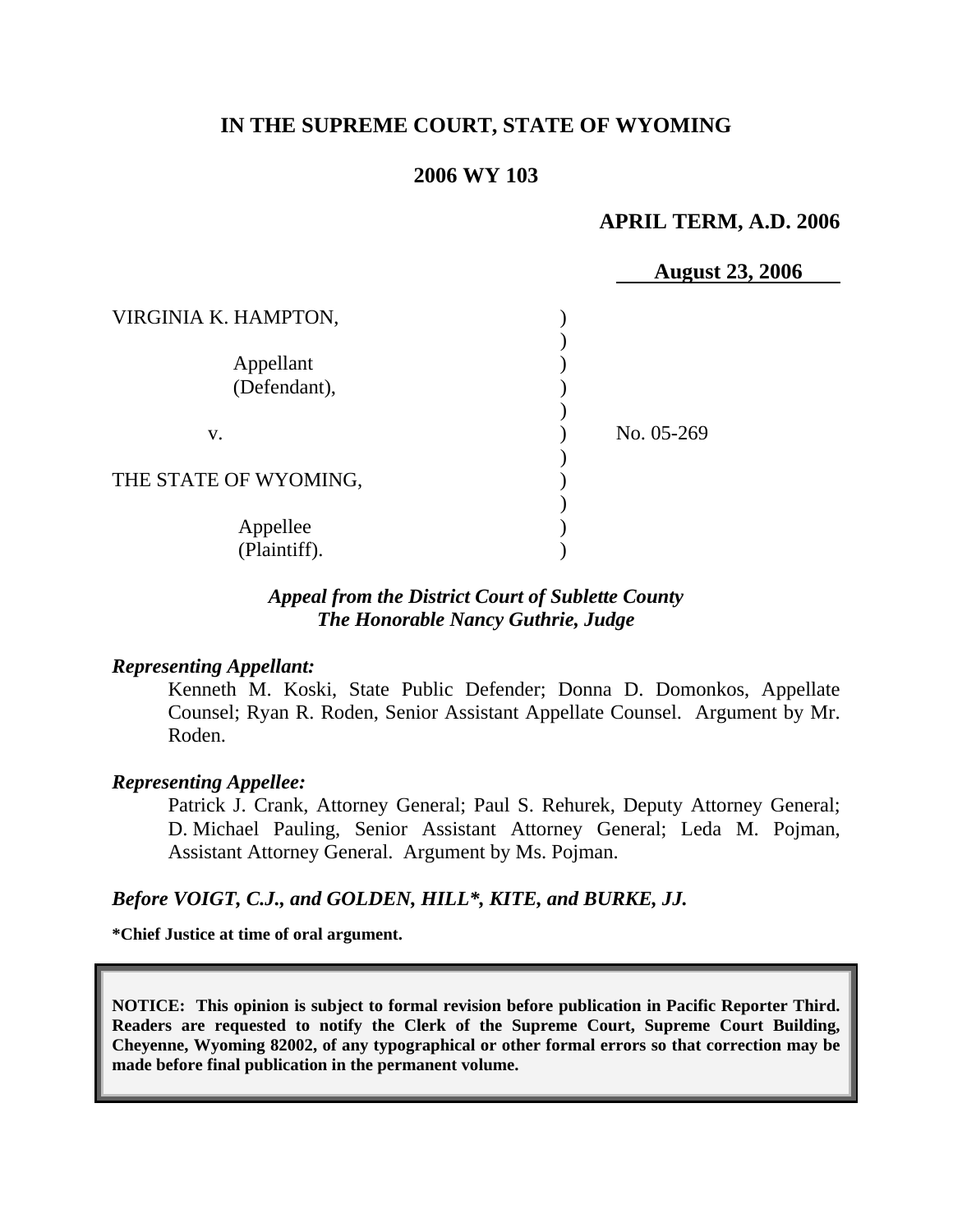### **VOIGT**, **Chief Justice**.

[¶1] Virginia Hampton pled no contest to one count of forgery and one count of using false written statements to obtain property or credit. At sentencing, William Stevens sought restitution as a victim of the forgery. Hampton contested such restitution, but the district court ultimately ordered her to pay Stevens \$15,113. Hampton now appeals the restitution order. We reverse.

### **ISSUE**

[¶2] Did the district court err in ordering Hampton to pay restitution to Stevens?

# **FACTS**

[¶3] Pursuant to a plea agreement, Hampton pled no contest to one count of forgery in violation of Wyo. Stat. Ann.  $\S$  6-3-602(a) (LexisNexis 2005 & Supp. 2006) and one count of using false written statements to obtain property or credit in violation of Wyo. Stat. Ann. § 6-3-612(a) (LexisNexis 2005). The district court relied on the affidavit of Sublette County Deputy Sheriff Paul Raftery for the factual basis for Hampton's pleas.<sup>[1](#page-1-0)</sup> The affidavit alleged that: (1) with respect to the forgery charge, Hampton applied for and subsequently received and used—a Mastercard from MBNA in Stevens' name on December 28, 1999; and (2) with respect to the use of false written statements to obtain property or credit charge, Hampton obtained an American Express credit account in her daughter's name on August [2](#page-1-1)9, 2000.<sup>2</sup>

[¶4] In exchange for Hampton's no contest pleas, the State dismissed two other charges that had originally been filed against her.<sup>[3](#page-1-2)</sup> The plea agreement, as recited by the district court, also provided as follows:

> The Defendant will be sentenced to a term of not less than 2 years nor more than 4 years on each count, which sentences will run concurrently. The sentences will be probated, and the Defendant will be placed on supervised probation for 3 years on each count, which terms of probation will run concurrently. At sentencing, the victim will be allowed to address the Court and make any claim for restitution for all Counts involving the victim, and the Defendant can argue restitution to the Court.

 $\overline{a}$ 

<span id="page-1-0"></span><sup>&</sup>lt;sup>1</sup> Hampton did not object to such reliance.

<span id="page-1-1"></span> $2^2$  Because Hampton only appeals the restitution awarded to Stevens, the charge of using false written statements to obtain property or credit in her daughter's name has no bearing on our analysis.

<span id="page-1-2"></span><sup>&</sup>lt;sup>3</sup> Both charges alleged that Hampton obtained credit through the unauthorized use of Stevens' personal identifying information in violation of Wyo. Stat. Ann. § 6-3-901(a) (LexisNexis 2005 & Supp. 2006).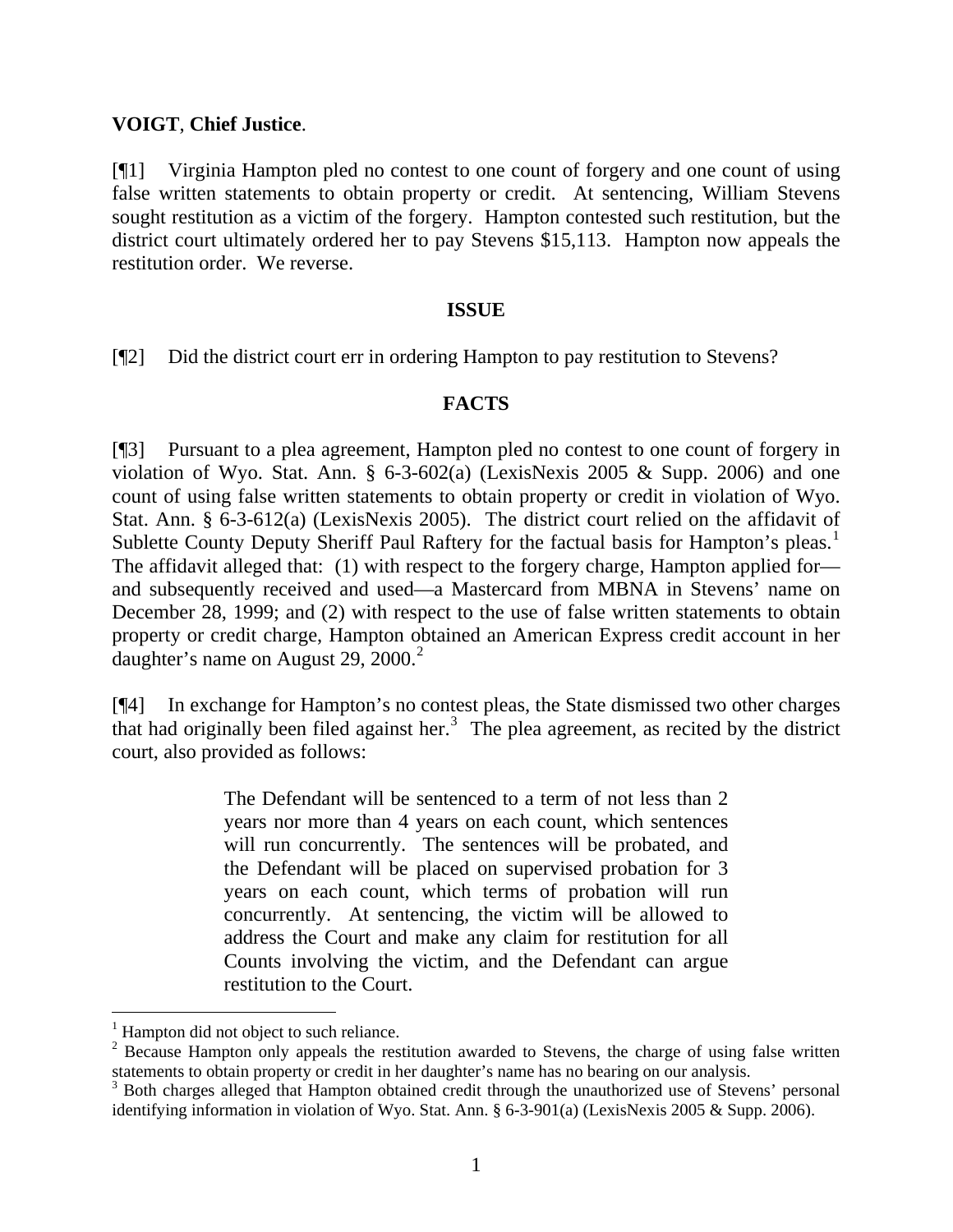[¶5] At sentencing, Stevens sought \$69,113 in restitution. Stevens claimed that his "credit was destroyed" by Hampton's actions and, therefore: (1) he lost the opportunity to purchase real estate that later appreciated by \$54,000; (2) he incurred a \$10,847 federal income tax penalty and a \$1,084 California income tax penalty because he "cashed out" a retirement account to build his house when he could not secure a loan; and (3) he had to pay a higher interest rate for an automobile loan that resulted in \$3,182 more interest due over the life of the loan. Ultimately, the district court ordered Hampton to pay Stevens restitution for the income tax penalties and the increased interest charges, but declined to order restitution for the \$54,000 lost real estate opportunity.

### **STANDARD OF REVIEW**

[¶6] We have said the following about our standard of review for restitution orders:

Appellate review of ordered restitution is confined to a search for procedural error or a clear abuse of discretion. *Aldridge v. State*, 956 P.2d 341, 343 (Wyo.1998). The amount of restitution fixed by the trial court should be supported by evidence sufficient to afford a reasonable basis for estimating the loss. *Hilterbrand v. State*, 930 P.2d 1248, 1250 (Wyo.1997). A challenge to the amount of restitution set by the court must demonstrate an abuse of discretion. "Judicial discretion is a composite of many things, among which are conclusions drawn from objective criteria; it means a sound judgment exercised with regard to what is right under the circumstances and without doing so arbitrarily or capriciously." *Brock v. State*, 967 P.2d 26, 27 (Wyo.1998) (quoting *Vaughn v. State*, 962 P.2d 149, 151 (Wyo.1998)). We have held that a victim impact statement, such as that incorporated into the Presentence Report in this case, is credible evidence upon which a trial court may impose a restitution amount. *Stowe v. State*, 10 P.3d 551, 553 (Wyo.2000).

*Brown v. State*, 2003 WY 72, ¶ 9, 70 P.3d 238, 241 (Wyo.2003). As explained in *Merkison v. State*, 996 P.2d 1138, 1141 (Wyo.2000) (emphasis in original), however, there is a distinction between the standard of review of factual challenges to the amount of restitution ordered and challenges to the authority of the court to make a restitution award: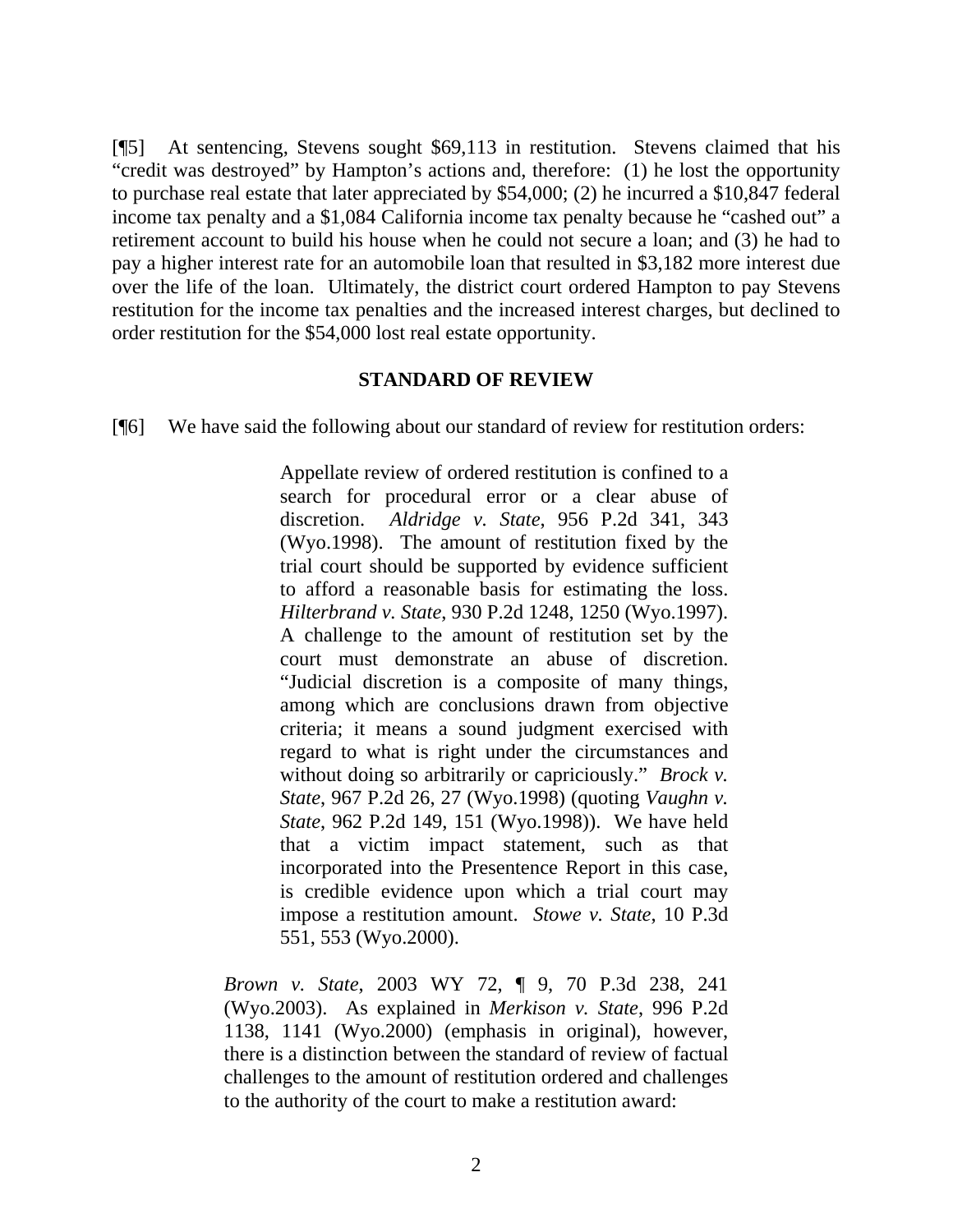The distinction between whether a defendant is making a factual challenge to an order of restitution or whether he is challenging the authority of the trial court to make a particular award of restitution is an important one. Challenges to the *factual* basis of an award of restitution can be waived in certain circumstances by the defendant's voluntary actions, such as entering into a plea agreement, and then failing to make any objection at sentencing, as occurred in *Meerscheidt* [*v. State*, 931 P.2d 220 (Wyo.1997)]. *See also Aldridge v. State*, 956 P.2d 341, 343 (Wyo.1998). Outside the context of a plea agreement, the failure to object to a factual determination in the awarding of restitution results in an appellate review for plain error. *See Gayler v. State*, 957 P.2d 855, 857 (Wyo.1998). In contrast, a challenge by a defendant to the *authority* of a trial court to make a particular award of restitution is reviewed on appeal under a *de novo* statutory interpretation standard whether or not the defendant objected or entered into a plea agreement. *Meerscheidt*, 931 P.2d at 223-224, 226-227.

*Penner v. State*, 2003 WY 143, ¶ 7, 78 P.3d 1045, 1047-48 (Wyo. 2003) (emphasis in original).

[¶7] To the extent this case involves construing our restitution statutes, we have said:

 We endeavor to interpret statutes in accordance with the legislature's intent. *State Department of Revenue and Taxation v. Pacificorp*, 872 P.2d 1163, 1166 (Wyo.1994). We begin by making an "'inquiry respecting the ordinary and obvious meaning of the words employed according to their arrangement and connection.'" *Parker Land and Cattle Company v. Wyoming Game and Fish Commission*, 845 P.2d 1040, 1042 (Wyo.1993) (quoting *Rasmussen v. Baker*, 7 Wyo. 117, 133, 50 P. 819, 823 (1897)). We construe the statute as a whole, giving effect to every word, clause, and sentence, and we construe together all parts of the statute *in pari materia*. 845 P.2d at 1042.

> When the words used are clear and unambiguous, that language establishes the rule of law. A statute is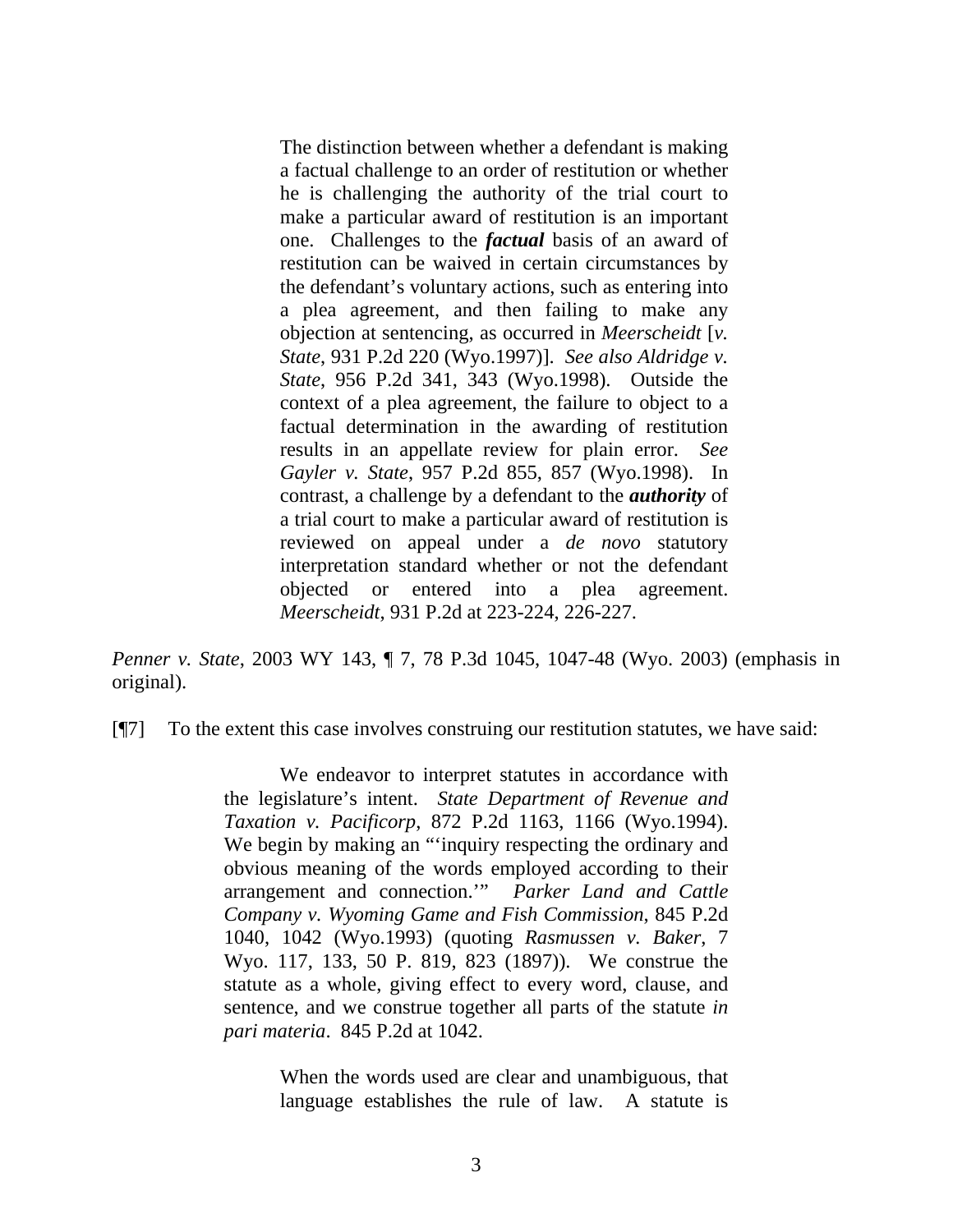ambiguous only where its meaning is vague or ambiguous and subject to varying interpretations. Only if the wording is ambiguous or unclear to the point of demonstrating obscurity with respect to the legislative purpose or mandate do we resort to additional construction.

*Rivera v. State*, 846 P.2d 1, 6 (Wyo.1993) (citations omitted). Penal statutes must be strictly construed and "cannot be enlarged by implication or extended by inference or construction." *Smith v. State*, 902 P.2d 1271, 1284 (Wyo.1995). "We also recognize that ambiguity in a criminal statute should be resolved in favor of lenity." *ALJ v. State*, 836 P.2d 307, 310 (Wyo.1992).

*Meerscheidt v. State*, 931 P.2d 220, 223-24 (Wyo. 1997).

#### **DISCUSSION**

[¶8] A trial court does not have the inherent power to award compensation to victims of crimes; it may only order restitution that is authorized by statute. *Penner*, ¶ 7, 78 P.3d at 1048. Wyo. Stat. Ann. § 7-9-102 (LexisNexis 2005 & Supp. 2006) states:

> In addition to any other punishment prescribed by law the court shall, upon conviction for any misdemeanor or felony, order a defendant to pay restitution to each victim as determined under W.S. 7-9-103 and 7-9-114 unless the court specifically finds that the defendant has no ability to pay and that no reasonable probability exists that the defendant will have an ability to pay.

Wyo. Stat. Ann. § 7-9-103 (LexisNexis 2005 & Supp. 2006), further provides, in pertinent part:

> (a) As part of the sentencing process . . . in any misdemeanor or felony case, the prosecuting attorney shall present to the court any claim for restitution submitted by any victim.

> (b) In every case in which a claim for restitution is submitted, the court shall fix a reasonable amount as restitution owed to each victim for actual pecuniary damage resulting from the defendant's criminal activity . . . .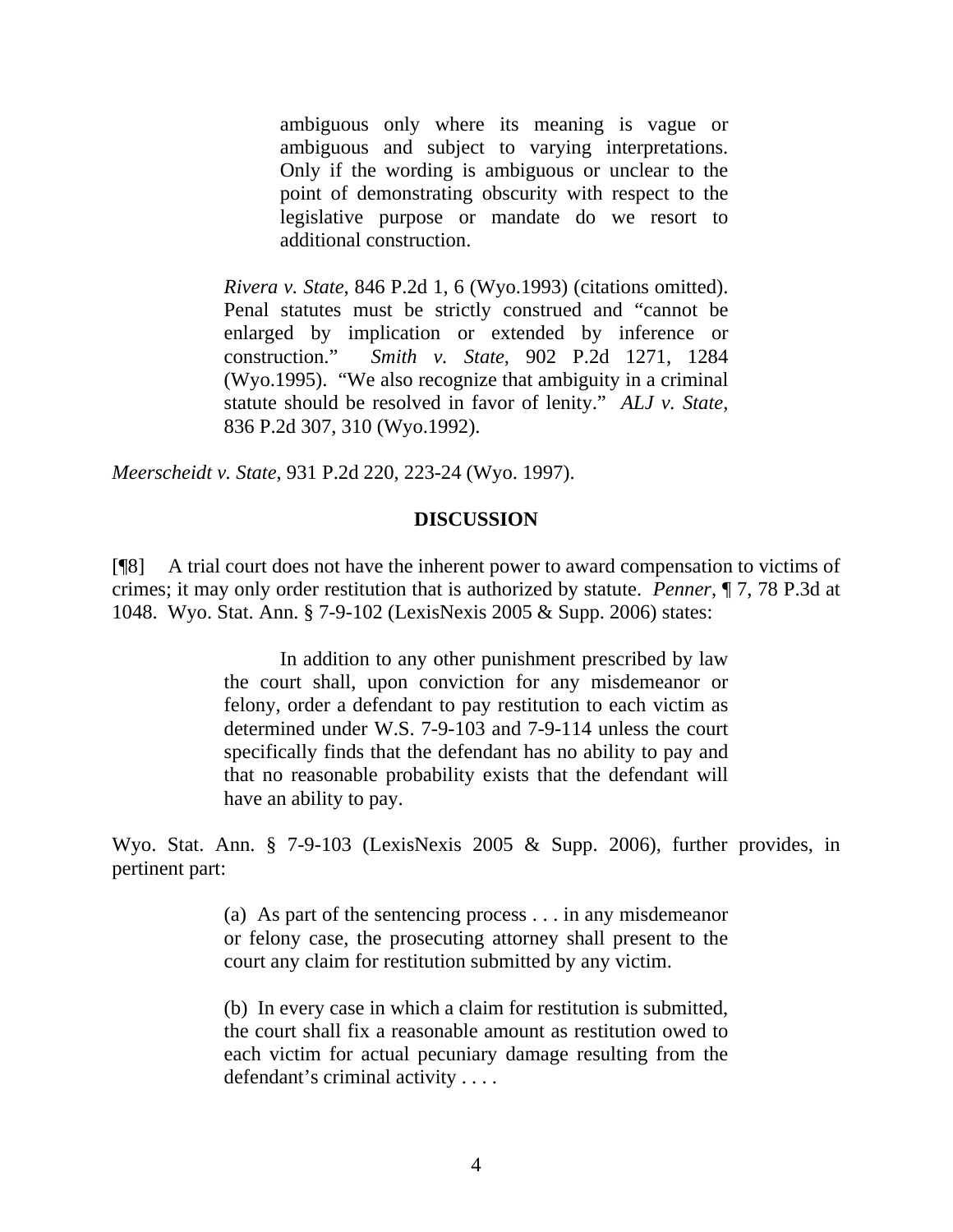A "victim" is "a person who has suffered pecuniary damage as a result of a defendant's criminal activities." Wyo. Stat. Ann. § 7-9-101(a)(v) (LexisNexis 2005 & Supp. 2006). "Criminal activity" that entitles a victim to restitution is defined as "any crime for which there is a plea of guilty, nolo contendere or verdict of guilty upon which a judgment of conviction may be rendered and includes any other crime which is admitted by the defendant, whether or not prosecuted." Wyo. Stat. Ann. § 7-9-101(a)(i).

[¶9] Reading these statutes together, pecuniary damages are a primary consideration in awarding restitution. A person is not eligible to receive restitution unless he or she is a "victim" and that person is not a "victim" unless he or she suffers pecuniary damages. Likewise, the amount of restitution a victim may receive is limited to the amount of the victim's pecuniary damages. Indeed, the statutory definition of "restitution" is the "full or partial payment of *pecuniary damage* to a victim." Wyo. Stat. Ann. § 7-9-101(a)(iv) (emphasis added). "Pecuniary damage" means:

> all damages which a victim could recover against the defendant in a civil action arising out of the same facts or event, including damages for wrongful death. It does not include punitive damages and damages for pain, suffering, mental anguish and loss of consortium.

Wyo. Stat. Ann. § 7-9-101(a)(iii).

[¶10] We have previously discussed the importance on appeal of identifying a civil action under which a victim could recover based on the facts admitted by the defendant or determined by the fact-finder at trial. *Alcaraz v. State*, 2002 WY 57, ¶ 8, 44 P.3d 68, 71 (Wyo. 2002). Indeed, the parties in the instant appeal devote a great deal of their argument to this issue. However, even if we assume for purposes of this appeal that there is a civil action that would have allowed Stevens to recover pecuniary damages, causation remains a necessary element of a restitution claim. *Id.*, ¶ 9, 44 P.3d at 72.

[¶11] Victims are only entitled to receive pecuniary damages that are the "result of a defendant's criminal activities." Wyo. Stat. Ann. § 7-9-101(a)(v). We have said that, when seeking restitution, the State bears the burden of presenting credible evidence and proving the claim by a preponderance of the evidence. *Renfro v. State*, 785 P.2d 491, 493 (Wyo. 1990). In the instant case, the State did not attempt to prove that Stevens previously had "good credit" and, therefore, could have avoided the losses for which he sought restitution.<sup>[4](#page-5-0)</sup>

<span id="page-5-0"></span> $4$  Even with sufficient proof of "good credit" before the incident, the question of proximate cause remains, given the victim's subsequent decisions, with knowledge of the tort, to purchase a vehicle and obtain a real estate loan. It could be argued that Hampton's conduct "only created a condition or occasion for the harm to occur." *Alcaraz v. State,* 2002 WY 57, ¶ 9, 44 P.3d 68, 72 (Wyo. 2002).